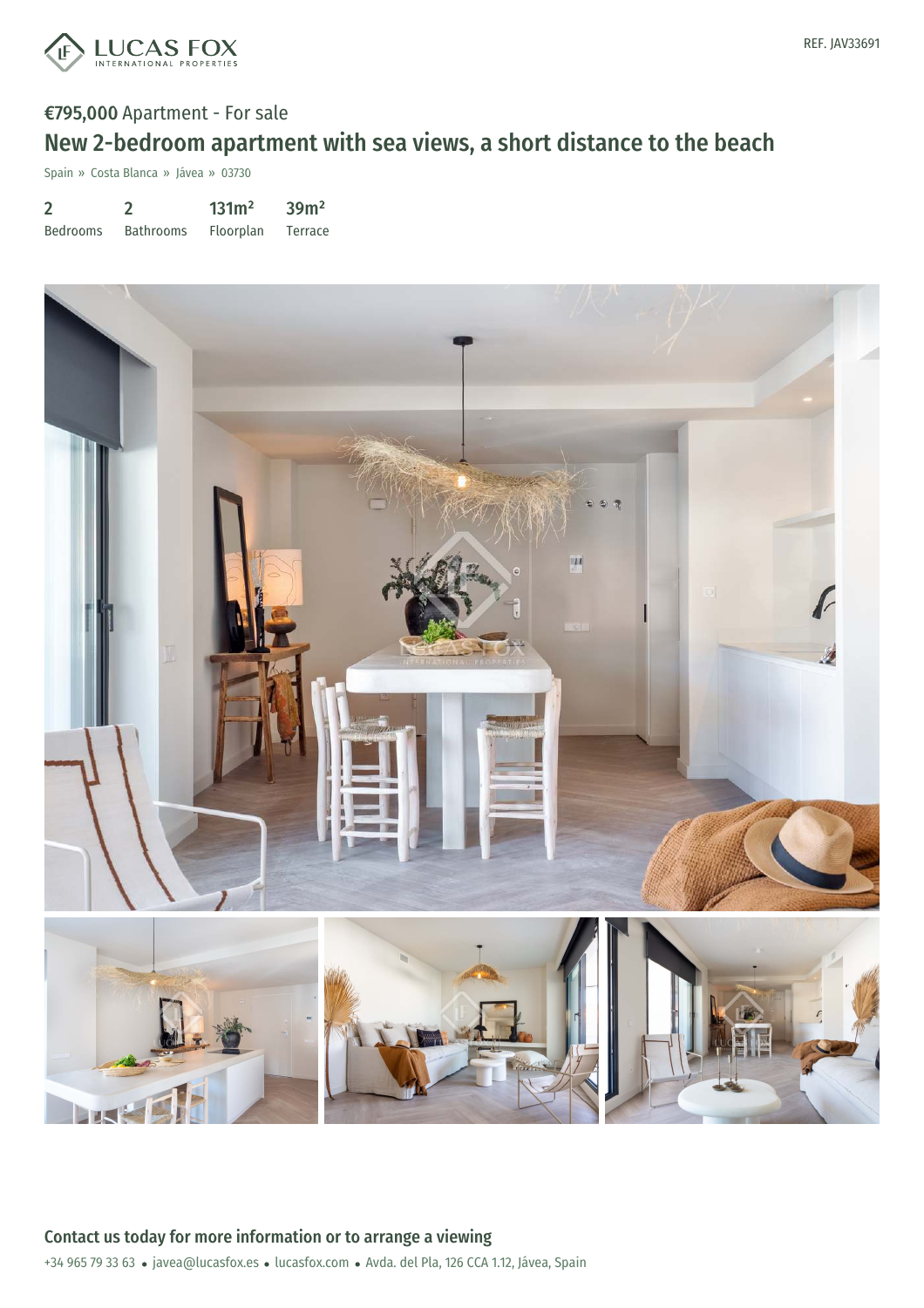

# €795,000 Apartment - For sale New 2-bedroom apartment with sea views, a short distance to the beach

Spain » Costa Blanca » Jávea » 03730

|                 |                  | 131 <sup>2</sup> | 39 <sup>m²</sup> |
|-----------------|------------------|------------------|------------------|
| <b>Bedrooms</b> | <b>Bathrooms</b> | Floorplan        | Terrace          |

#### **OVERVIEW**

## This beautifully presented new apartment has been built to a very high standard and is situated in the prime location of Avd Augusta, very close to the beach of Montañar 1 and the La Siesta beach bar.

Brezza is a new complex with modern architecture and enjoying a prime location. There are 12 apartments in total, distributed through 2 blocks.

This apartment offers an open-plan living concept with a light and bright disposition. The kitchen boasts a large island with seating and cooking station. The kitchen is fused immaculately with the living room, which leads out onto the impressive terrace. Here there is ample space for alfresco dining, sun, shade and a chill out area to enjoy the sea view.

There are 2 double bedrooms, both with fitted wardrobes, one with an en-suite shower and a further family shower room.

In addition, there is a separate utility terrace, underground parking and storeroom.

This fabulous apartment is ideal for anyone wanting to enjoy the Mediterranean lifestyle and having all amenities within a short walk.



[lucasfox.com/go/jav33691](https://www.lucasfox.com/go/jav33691)

Sea views, Garden, Swimming pool, Private garage, Parking, Underfloor heating, Air conditioning, Built-in wardrobes, Double glazing, Equipped Kitchen, Heating, Storage room, Utility room